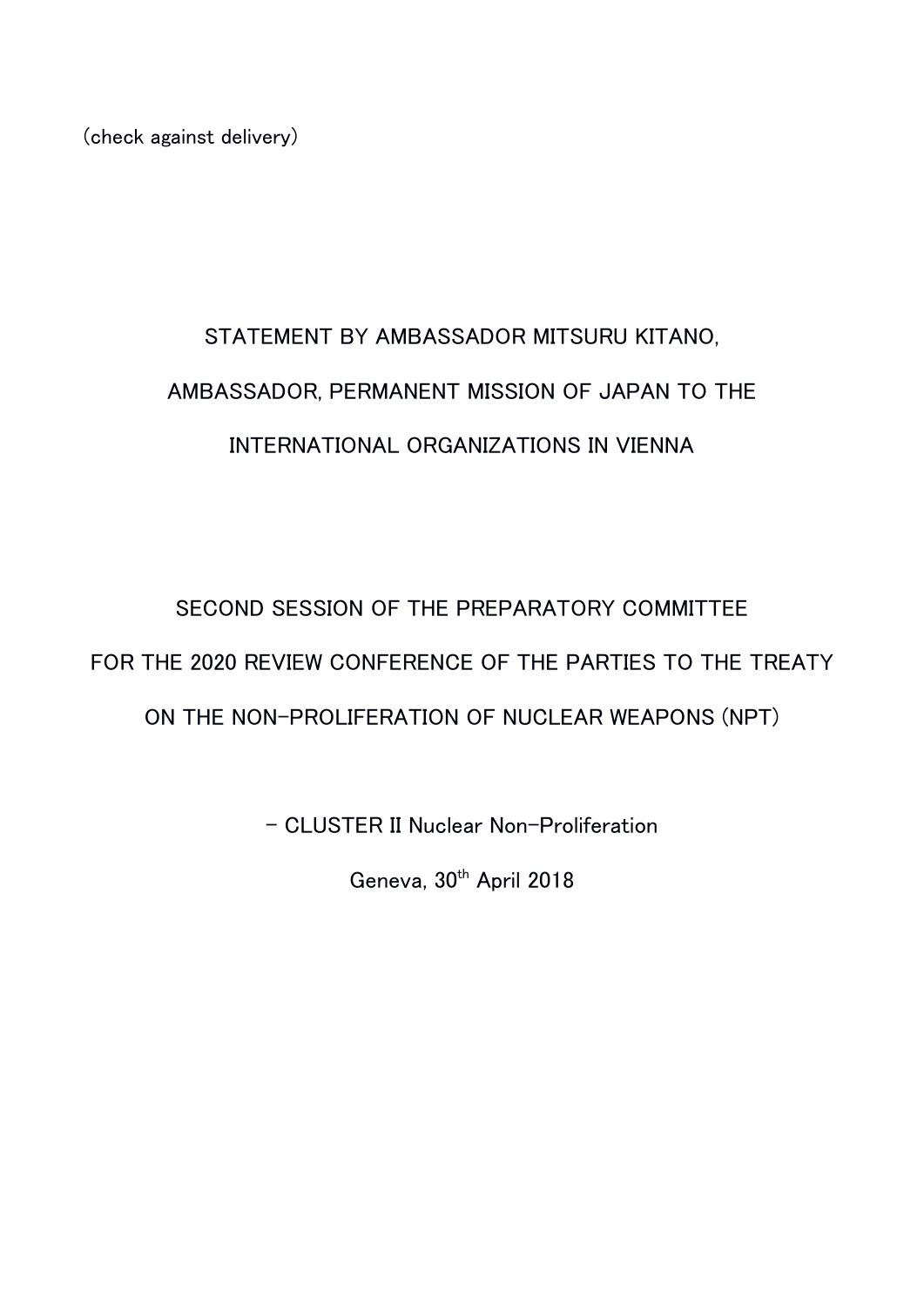Mr. Chairman,

Serious nuclear challenges posed by North Korea are another acute reminder that it is necessary to strengthen the NPT regime today. Robust non-proliferation efforts by the whole international community contribute to this end.

North Korea's nuclear and missile program poses a grave challenge to the international nuclear non-proliferation regime.

A nuclear armed North Korea is not, and, will never be accepted. On 27 April, ROK and North Korea announced "the Panmunjeom Declaration for Peace, Prosperity and Unification of the Korean Peninsula" at the end of Inter-Korean Summit. Japan welcomes a positive development for denuclearization and strongly hopes that this will lead to North Korea's concrete actions to dismantle its all weapons of mass destruction and ballistic missiles. In this context, Japan urges North Korea to sign and ratify the CTBT to solidify its commitment and will keep a watchful eye on the situation through the US-NK summit to be held within couple of weeks.

In this connection, I must emphasize that Complete, Verifiable, and Irreversible Dismantlement, CVID, of all weapons of mass destruction and ballistic missiles in North Korea is critical. To achieve CVID, the international community as a whole must maintain the maximum pressure campaign against North Korea. In order to realize the CVID, strict verification is also imperative. Cooperative action by the international society is needed more than ever.

Mr. Chairman,

On the Joint Comprehensive Plan of Action (JCPOA), we believe that it contributes to strengthening the international non-proliferation regime centered on the NPT and the stability of the Middle East region. Its continued and full implementation is crucial.

With respect to these important regional issues, my delegation would like to make further remarks at the Specific Issue.

Mr. Chairman,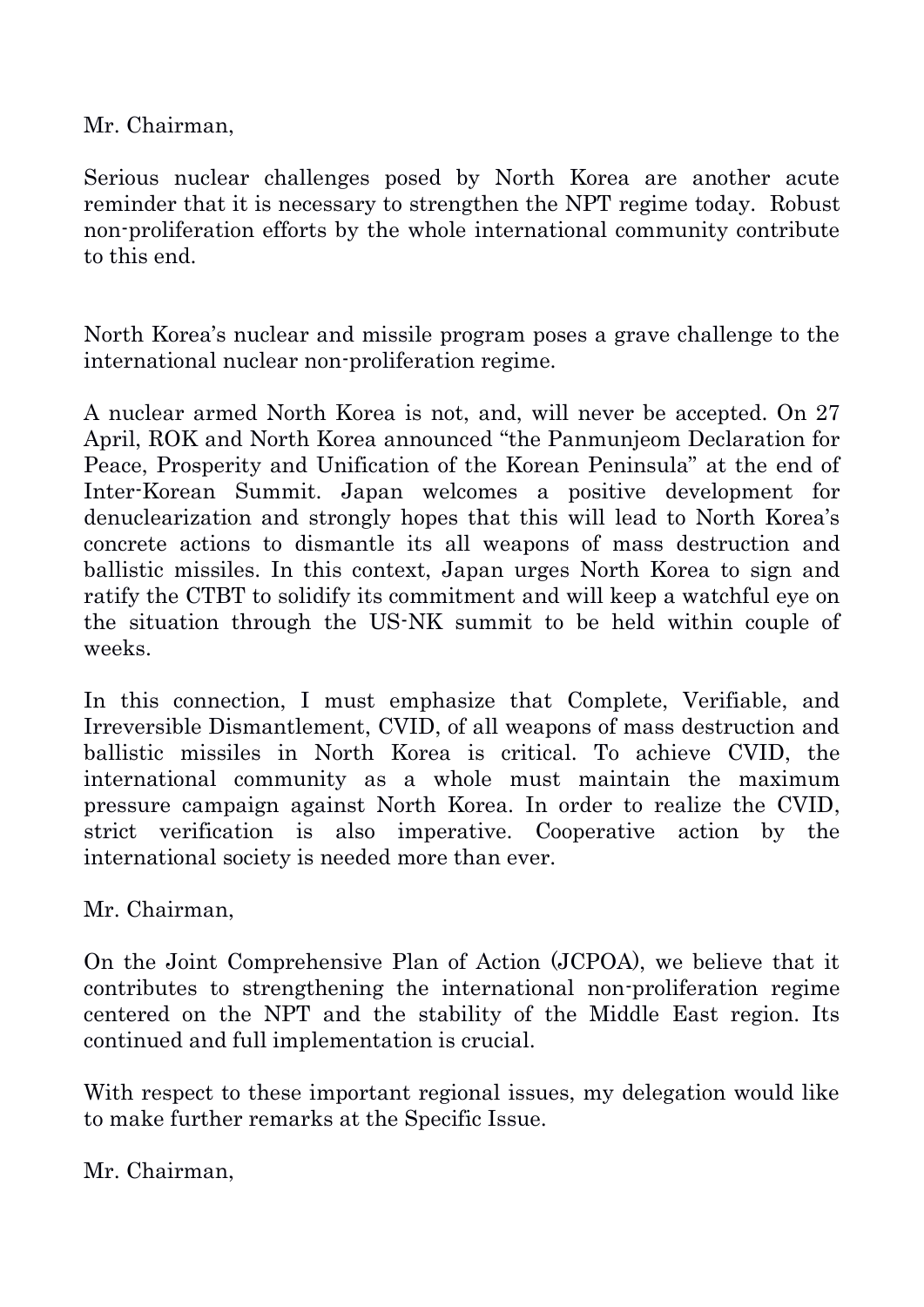I would like to stress that IAEA Safeguards are the fundamental component of the international nuclear non-proliferation regime. Japan continues to support the IAEA's work to make it more effective and efficient.

Steady implementation of safeguards is the fundamental obligation of respective States and it is essential in ensuring transparency and sustainability of their nuclear activities. Japan remains committed to the implementation of safeguards in good faith as a responsible state.

We welcome the increase in the number of States with the Additional Protocol based on its model. The number of States with the AP has increased by about 40 since 2010. This figure clearly indicates that there is recognition in the international community that the AP is indispensable for securing the peaceful uses of nuclear energy.

I would also like to point out that Comprehensive Safeguard Agreement (CSA) and the AP should be recognized as the verification standard under the NPT. Japan believes that the universalization of the AP is one of the most important goals in strengthening the effectiveness and improving the efficiency of IAEA Safeguards.

In this respect, we believe it remains our key objective to increase the number of States with the CSA and AP as well as the modified Small Quantity Protocols to the CSA, where applicable. To this end, we emphasize the importance of promoting international cooperation and collaboration among related countries including through capacity building aiming at the universalization of the AP.

At the same time, Japan calls for a wider application of safeguards for civil nuclear facilities in the nuclear-weapon States, and call on them to declare to the IAEA all fissile materials no longer required for military purposes.

I would also like to mention that Japan supports "the Symposium on International Safeguards" which is held every four years at the IAEA. The next one is scheduled to take place November this year.

Mr. Chairman,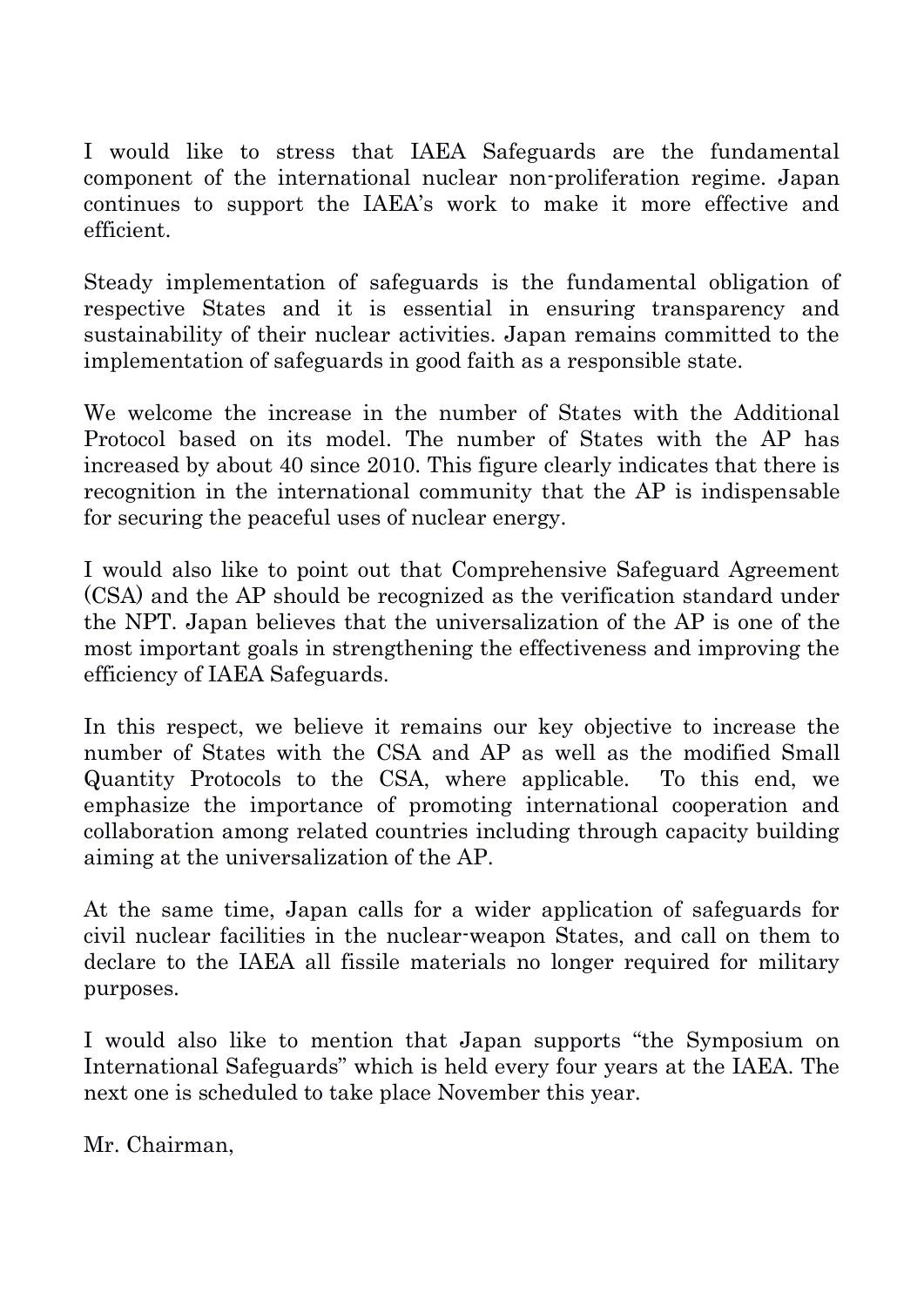Export controls play a critical role in meeting the nuclear non-proliferation obligations prescribed in paragraph 2 of Article III of the NPT. Given the increasingly diversified and sophisticated illicit procurement activities, all States should further strengthen national export controls including catchall and intangible technology transfer controls.

Japan further encourages States parties to adhere to the Nuclear Suppliers Group Guidelines and the Zangger Committee Trigger List. The guidelines provide a standard for export controls and as such, all States should once again recognize the usefulness of these guidelines as measures for non-proliferation. Japan will cooperate with other partners for the universalization of these guidelines.

Japan strongly believes that enhancing the implementation of United Nations Security Council Resolution (UNSCR) 1540 is imperative, especially the obligations on export controls. In this regard, Japan welcomes the adoption of UNSCR 2325, which calls upon all States that have not yet done so to start developing effective national control lists at the earliest opportunity.

In light of North Korea's development of nuclear and other weapons of mass destruction and ballistic missiles, it is important that we do not allow any "loopholes" in the export control systems. Introduction of comprehensive domestic export control system and its firm implementation by each state is the key. Japan will continue to actively assist other States, especially in Asia, to strengthen their export control systems including through the Asian Export Control Seminar held annually in Japan since 1993, as well as through the enhancement of the implementation of UNSCR 1540.

Mr. Chairman,

Each State should maintain at all times effective and comprehensive security of all nuclear and radioactive material under its control.

Japan welcomes the recent significant developments in strengthening global nuclear security architecture.

While recognizing the responsibility rests on each State to ensure nuclear security domestically, we further encourage States to take proactive actions, including, responses to emerging threats such as cyberattacks and